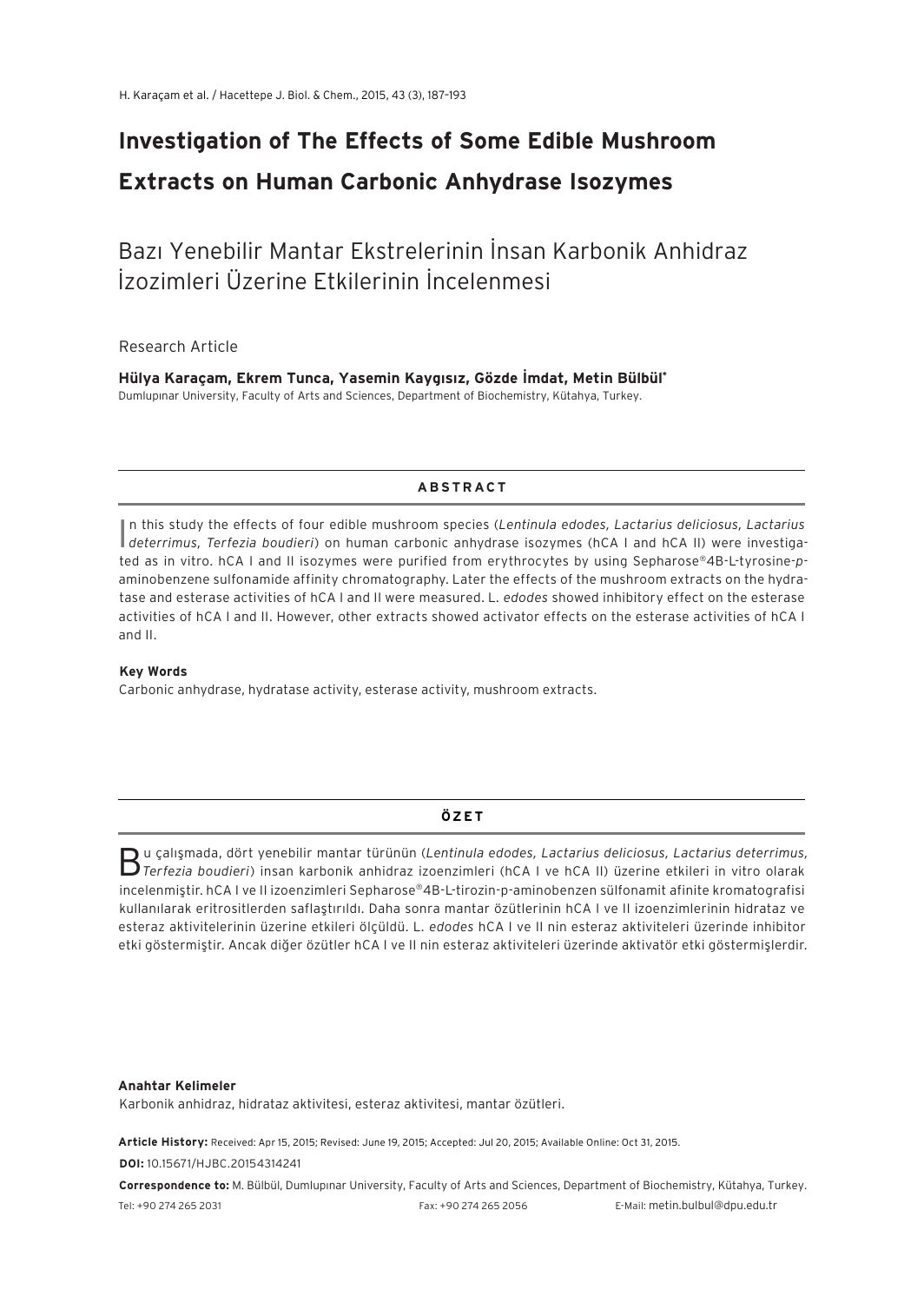## **INTRODUCTION**

Mushrooms have been used as popular food materials in many cultures for centuries [1,2]. Several mushroom species have been consumed as alternative therapeutic agents in the prevention of certain diseases, as well as their nutrient values [3]. *Lentinula edodes* (Shiitake) is the most popular edible mushroom in the world and it has antitumor, immune-modulating, cholesterol-reducing and blood pressurelowering activities [4-6]. *Lactarius deliciosus*  is a well-known mushroom in Turkey and has antioxidant activity [7]. *Lactarius deterrimus* is an ectomycorrhizal species grows on spruce, and found in coniferous forests [8]. The antioxidant capacity of *Lactarius deterrimus* was reported [1]. *Terfezia boudieri* grows in mostly countries around the Mediterranean region, North Africa and Middle East. Similar to other mushroom species in this study, *Terfezia boudieri* has antimicrobial and antioxidant activities [2]. As mentioned above, a lot of benefits of mushrooms show that the need to investigate the new biological activities of them.

Carbonic anhydrase (CA, EC 4.2.2.1) is a zinc containing metalloenzyme and catalyzes the reversible hydration of carbon dioxide to bicarbonate and proton [9]. This reaction is simple but important for the transport of  $CO<sub>2</sub>$ and bicarbonate between metabolizing tissues and lungs, pH regulation, electrolyte secretion and some biosynthetic reactions [10]. Because of the critical mission of this reaction, also carbonic anhydrase isozymes having critical importance in the body. So inhibition of CA isozymes is important for treatment of some disorders such as glaucoma, obesity, cancer and osteoporosis [11]. Also activation of these isozymes is important pharmacologically for treatment of Alzheimer's disease [12]. Sixteen different mammalian CA isozymes are described so far. Among the mammalian CAs, hCA I and hCA II are present in humans [13]. Also hCA II is took office in the production of aqueous humor [14]. Regulation of the activity of hCA II in ciliary process has an important place in the treatment of glaucoma. Today some synthetic hCA II inhibitors are used in treatment of glaucoma. But they have some side effects such as weight loss, blurred vision and burning of the eye [15]. Developing

inhibitors have minimized side effects would be an important step in the treatment of this disease. In this context, natural compounds and extracts are of great importance.

In this study, the effects of natural compounds, edible mushroom extracts, on hCA I and hCA II isozymes have been investigated. In addition, the effect of natural compounds in the prevention of disorders related to metabolic regulation of carbonic anhydrase isozymes have been discussed.

## **MATERIALS AND METHODS**

### **Materials**

The mushroom species used in this study were collected in Kütahya, Turkey. All chemicals used were analytical grade and were commercially purchased from Sigma-Aldrich Chem. Co. Separation of lysed and non lysed erythrocytes were performed by using centrifuge (SIGMA 3K30, Osterode am Harz, Germany). In the affinity chromatography step peristaltic pump (ISMATEC REGLO Digital MS-2/6, Wertheim, Germany) was used. Esterase activities of the isozymes were measured with UV-Vis spectrophotometer (SHIMADZU UV-1700 PharmaSpec, Kyoto, Japan). Purification of hCA I and hCA II from human erythrocytes.

Erythrocytes were purified from human blood. The blood samples were centrifuged at 1500 rpm for 20 min and plasma was removed. Later, red cells were washed with isotonic solution (0.9% NaCl), and the erythrocytes were hemolyzed with 1.5 volumes of ice-cold water. Cell membranes were removed by centrifugation at 4°C, 20000 rpm for 30 min. The pH of hemolysate was adjusted to 8.7 with solid TRIS (tris(hydroxymethyl) aminomethane). The hemolysate was applied to affinity column (Sepharose®4B-L-tyrosine-*p*aminobenzene sulfonamide) pre-equilibrated with 25.0 mM TRIS-HCI/0.1M  $Na<sub>2</sub>SO<sub>4</sub>$  (pH 8.7). After extensive washing with a solution of 25.0 mM TRIS-HCI/22.0 mM  $Na<sub>2</sub>SO<sub>4</sub>$  (pH 8.7), the hCA I and hCA II isoenzymes were eluted with the solution of 1.0 M NaCl/25.0 mM Na<sub>2</sub>HPO<sub>4</sub> (pH 6.3) and 0.1 M NaCH<sub>3</sub>COO/0.5 M NaClO<sub>4</sub> (pH 5.6), respectively [16]. For quantitative protein determination, the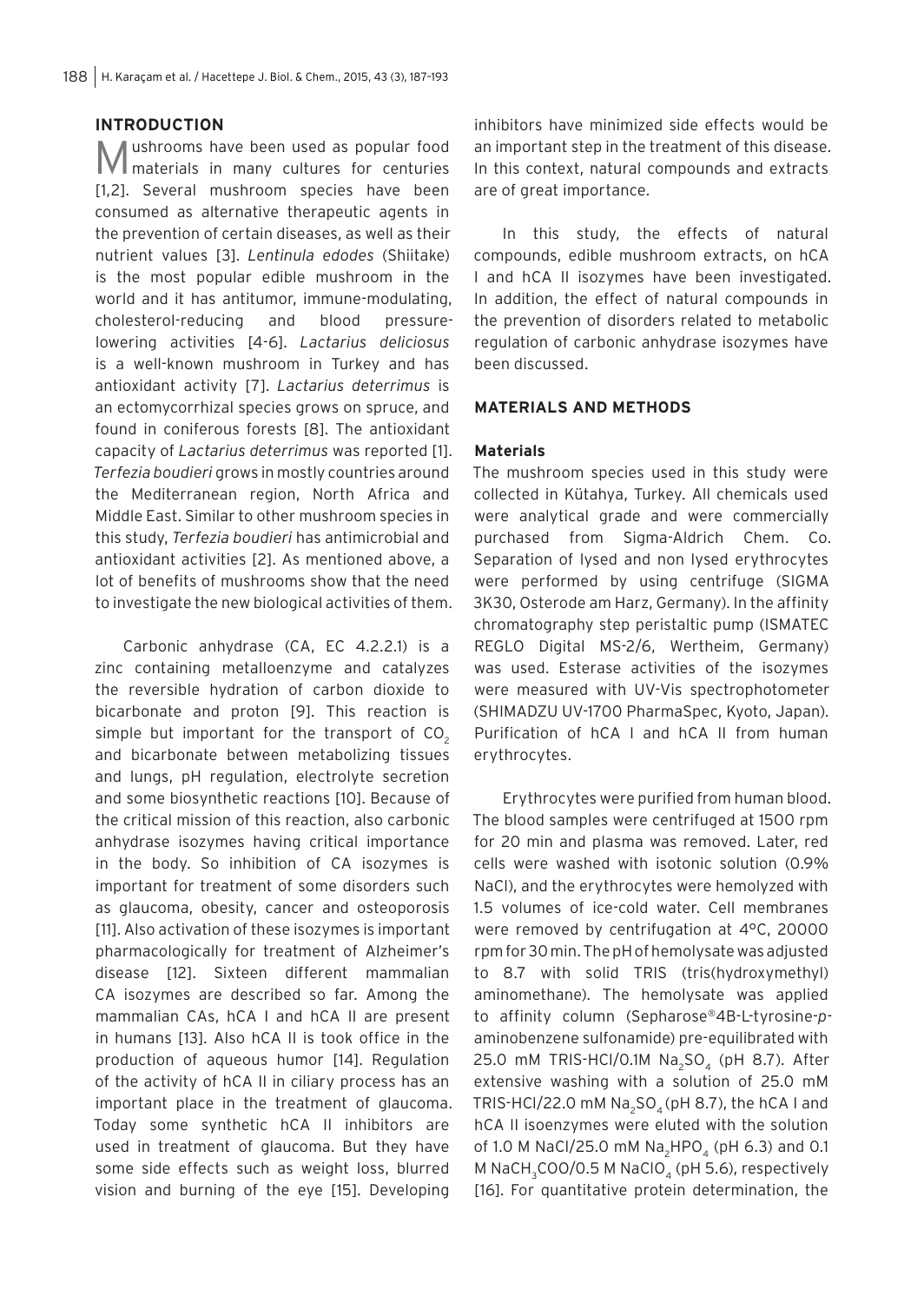Bradford method was used with bovine serum albumin as a standard [17]. Also purity control of the isoenzymes was performed with SDS-PAGE after the purification [18].

#### **Determination of hydratase and esterase activities of hCA I and hCA II**

The CO<sub>2</sub> hydratase activity of the enzyme was determined at 0°C in a veronal buffer (pH 8.15) with the pH-stat method as indicator and saturated carbon dioxide solution as substrate in a final volume of 4.2 mL. The time (in seconds) taken for the solution to change from pH 8.15 to pH 6.50 was measured. The enzyme unit (EU) is the enzyme amount that reduces the nonenzymatic reaction time by 50%. The activity of an enzyme unit was calculated by using the equation [(t $_{\mathrm{o}}$ -t $_{\mathrm{c}}$ )/t $_{\mathrm{c}}$ ] where  $\mathrm{t_{o}}$  and  $\mathrm{t_{c}}$  are times for pH change of the non-enzymatic and enzymatic reactions, respectively [19].

Esterase activity was assayed by following the change in the absorbance at 348 nm of 4-nitrophenylacetate to 4-nitrophenylate ion over a period of 3 min at 25°C using a spectrophotometer according to the method described in the literature [20]. The enzymatic reaction, in a total volume of 3.0 mL, contained 1.4 mL of 0.05 M TRIS-SO<sub>4</sub> buffer (pH 7.4), 1.0 mL of 3.0 mM 4-nitrophenylacetate, 0.5 mL H<sub>2</sub>O and 0.1 mL enzyme solution. A reference measurement was obtained by preparing the same cuvette without enzyme solution.

## **Determination of the effects of mushroom extracts on the hydratase and esterase activities of hCA I and hCA II**

The stock extracts of *Lentinula edodes*, *Lactarius deliciosus*, *Lactarius deterrimus*, and *Terfezia boudieri* were prepared at 1.0 g/10.0 mL concentrations in ice-cold water. Firstly collected mushrooms were cleaned and were divided into two gram portions. Each piece was individually packaged and frozen at -80°C. Frozen mushrooms were homogenized in 20.0 mL water. To remove insoluble fractions, homogenates were centrifuged at 20000 rpm for 20 min. And then the hydratase and esterase activities of CA isozymes were assayed in the presence of various extract concentrations as mentioned above. The

graphics, percent enzyme activity versus extract concentration (mg/mL), were drawn by using Microsoft Excel package program (Excel 2013) and the effects of extracts were determined.

#### **RESULTS AND DISCUSSION**

For investigate the effects of *Lentinula edodes*, *Lactarius deliciosus*, *Lactarius deterrimus*, and *Terfezia boudieri* extracts on human carbonic anhydrase isoenzymes, firstly, hCA I and hCA II isozymes were purified from human erythrocytes by using Sepharose®4B-Ltyrosine-*p*-aminobenzene sulfonamide affinity chromatography. After purification, qualitative protein assay was performed at 280 nm (Figure 1).



**Figure 1.** Qualitative protein assay for purified hCA I and hCA II.



**Figure 2.** SDS-PAGE analysis of hCA I and hCA II (from left to right, first spot is standard hCA I, second and third spots are purified hCA I, and fourth spot is standard hCA II, fifth and sixth spots are purified hCA II).

hCA I was purified 121.56-fold with a specific activity, 1535.31 EU.mg protein<sup>-1</sup> and hCA II was purified 285.19-fold with a specific activity, 3601.90 EU.mg protein<sup>-1</sup> (Table 1). And then purity of the isozymes was checked with SDS-PAGE.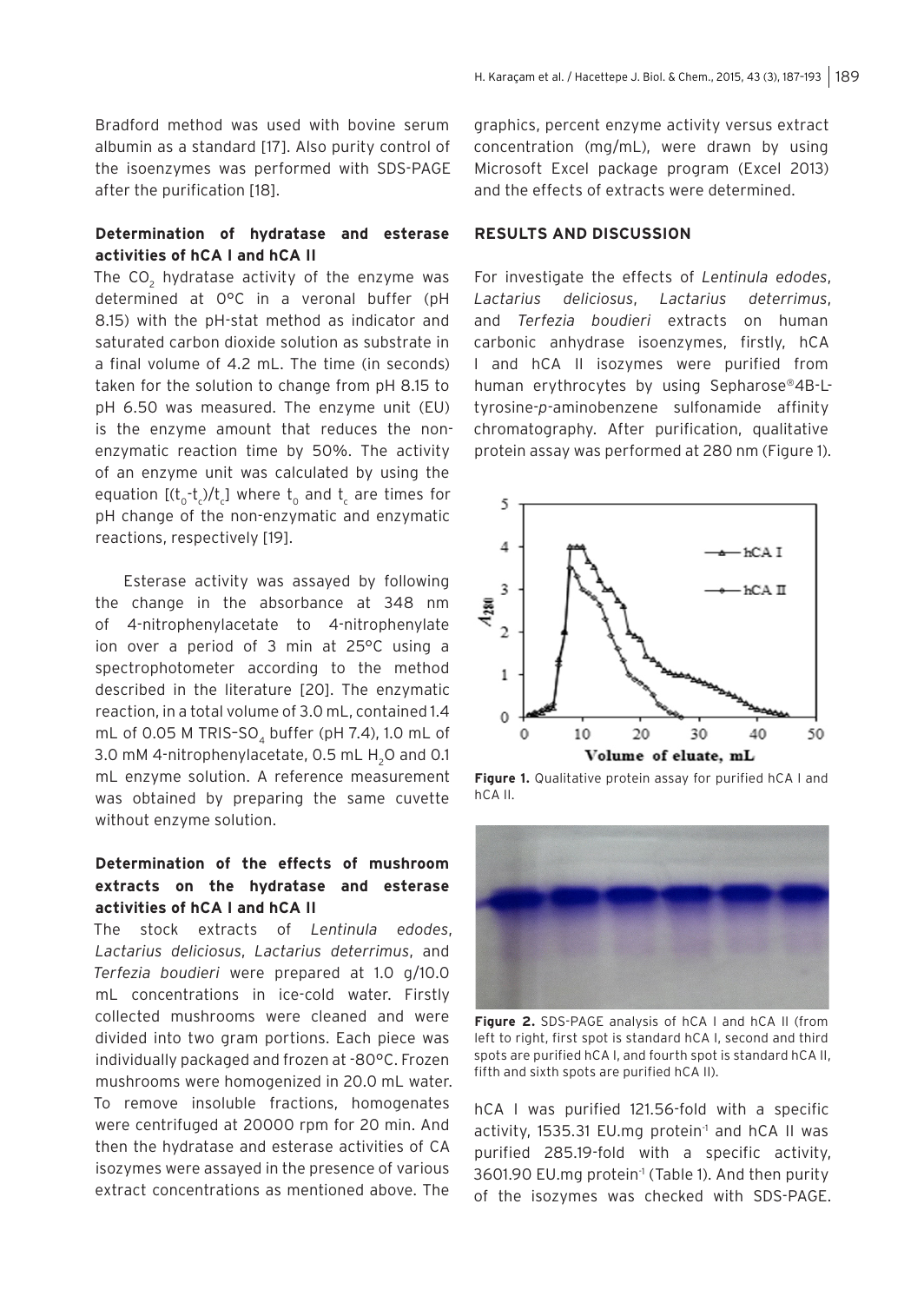| Purification<br>Step                     | Activity<br>(EU/mL) | Total<br>Volume<br>(mL) | Protein<br>(mq/mL) | Total<br>Protein<br>(mq) | Total<br>Activity<br>(EU) | Specific<br>Activity<br>(EU/mq)<br>protein) | Yield<br>(9/6) | Purification<br>Factor |
|------------------------------------------|---------------------|-------------------------|--------------------|--------------------------|---------------------------|---------------------------------------------|----------------|------------------------|
| Hemolysate                               | 140<br>20           | 50.00                   | 11.10              | 555.00                   | 7010.00                   | 12.63                                       | 100.00         | 1.00                   |
| Affinity<br>Chromotog-<br>raphy (hCAI)   | 491<br>30           | 5.00                    | 0.32               | 1.60                     | 2456.50                   | 1535.31                                     | 35.04          | 121.56                 |
| Affinity<br>Chromotog-<br>raphy (hCA II) | 756<br>40           | 5.00                    | 0.21               | 1.05                     | 3782.00                   | 3601.90                                     | 53.95          | 285.19                 |

**Table 1.** Summary of purification procedure for hCA I and hCA II.

Table 2. The effects of mushroom extracts on the hydratase and esterase activities of hCA I and hCA II.

| Extract<br>consent-<br>ration<br>(mq/ml) | L. edodes    |        | L. deliciosus |        | L. deterrimus |        | T. boudieri  |        |
|------------------------------------------|--------------|--------|---------------|--------|---------------|--------|--------------|--------|
|                                          | Activity (%) |        | Activity (%)  |        | Activity (%)  |        | Activity (%) |        |
|                                          | hCA          | hCA II | hCAI          | hCA II | hCA           | hCA II | hCA          | hCA II |
| 0.0                                      | 100.00       | 100.00 | 100.00        | 100.00 | 100.00        | 100.00 | 100.00       | 100.00 |
| 2.0                                      | 90.27        | 92.18  | 105.72        | 108.20 | 105.20        | 121.14 | 102.32       | 112.70 |
| 4.0                                      | 79.52        | 78.99  | 114.11        | 114.00 | 109.11        | 139.06 | 109.30       | 169.56 |
| 6.0                                      | 63.14        | 69.01  | 118.02        | 127.34 | 115.21        | 156.03 | 115.12       | 195.65 |
| 8.0                                      | 50.89        | 57.23  | 121.01        | 135.45 | 124.32        | 164.47 | 118.60       | 229.56 |
| 10.0                                     | 45.67        | 48.36  | 132.12        | 146.21 | 130.10        | 180.25 | 124.56       | 248.14 |
| 15.0                                     | 41.24        | 44.21  | 135.45        | 154.45 | 136.45        | 185.89 | 129.48       | 273.21 |
| 20.0                                     | 36.74        | 36.12  | 141.24        | 161.32 | 140.09        | 191.02 | 132.41       | 299.88 |

SDS-PAGE spots show that the isozymes have been obtained with high purity (Figure 2).

After purification step, the effect of mushroom extracts on the hydratase and esterase activities of hCA I and hCA II have been investigated. Hydratase activities of the isozymes were not affected by mushroom extracts and have remained constant (Figures 3 and 4). But these extracts were affected the esterase activities of hCA I and hCA II. While *Lentinula edodes* extract has inhibitory effect on hCA I and II, other extracts

have activator effects on the isozymes.

According to kinetic results *Lentinula edodes*  extract have nearly 64.0% inhibition potential on the esterase activities of the isozymes (Table 2, Figure 3). hCA I and hCA II inhibition effect of this extract are close to each other. This situation shows the inhibitor or inhibitors in the extract are not selective inhibitors against an isozyme.

The inhibition of ciliary process enzyme, hCA II, by some agents is important for glaucoma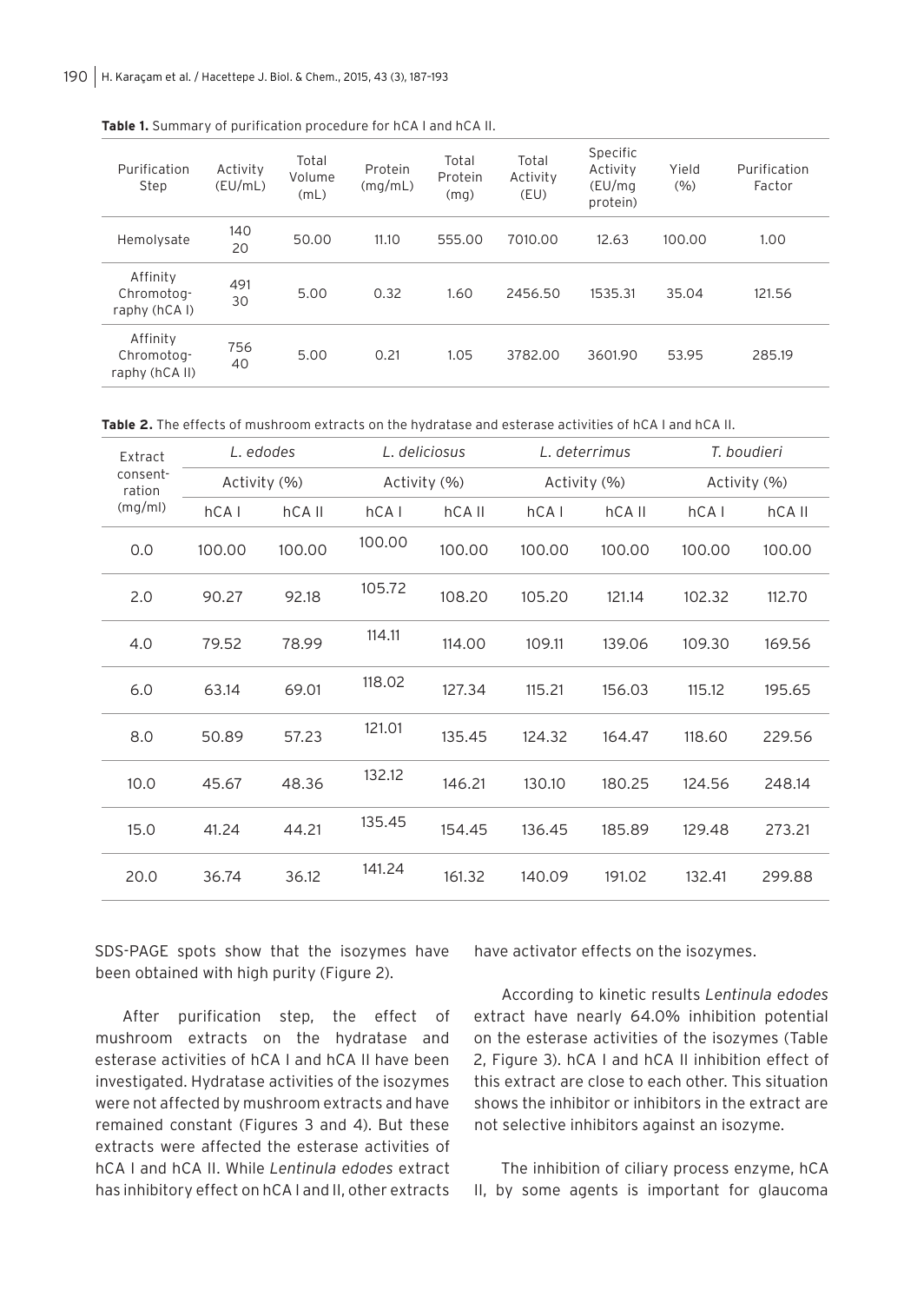

**Figure 3.** Effect of *Lentinula edodes* extract on hydratase and esterase activities of hCA I and hCA II (a, hCA I and b, hCA II; esterase activity, hydratase activity).



**Figure 4.** Effects of *Lactarius deliciosus*, *Lactarius deterrimus*, and *Terfezia boudieri* extracts on hydratase and esterase activities of hCA I and hCA II. (a, *L. deliciosus* hCA I, b, *L. deliciosus* hCA II; c, *L. deterrimus* hCA I, d, *L. deterrimus* hCA II; e, *T. boudieri* hCA I, f, *T. boudieri* hCA II; esterase activity, hydratase activity).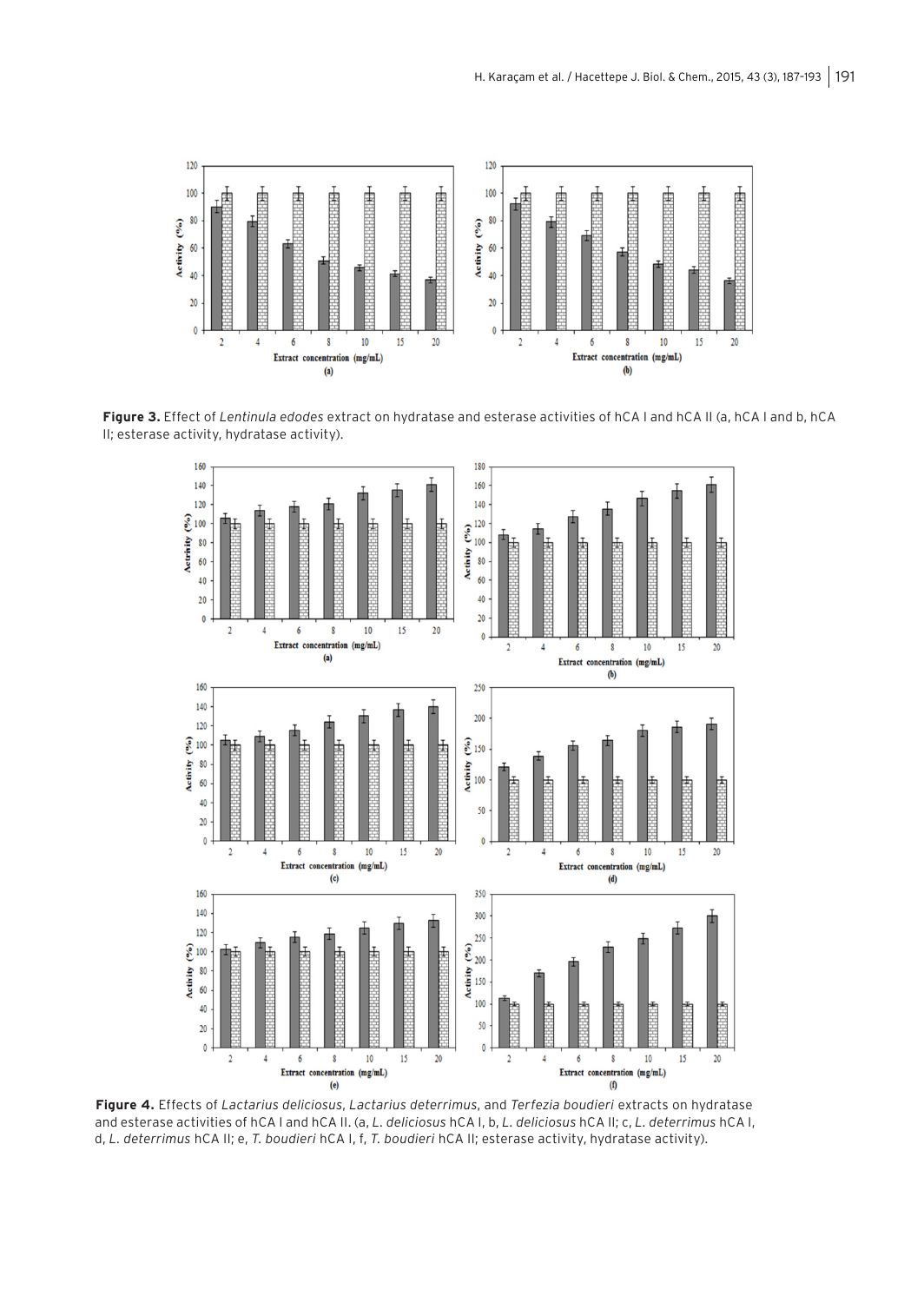treatment. Furthermore inhibition of other carbonic anhydrase isozymes are important for the treatment of kidney disorders, obesity, cancer and osteoporosis. This situation, reveals that the existence of *Lentinula edodes* inside eating habits may protect against glaucoma and other risks.

On the other hand *Lactarius deliciosus*, Lactarius deterrimus, and *Terfezia boudieri*  extracts have activator effects on the isozymes, hCA I and hCA II. Also, the activation effects of these extracts are selective against isozymes. The esterase activation of hCA II are higher than the activation of hCA I. Especially *Terfezia boudieri* has remarkable activation effect (199.88%) on the esterase activity of hCA II (Table 2, Figure 4). The activation potentials of extracts were in the order of *Lactarius deliciosus*  ≈ *Lactarius deterrimus* > *Terfezia boudieri* for hCA I, and *Terfezia boudieri* > *Lactarius deterrimus* > *Lactarius deliciosus* for hCA II. In the last decade, it has been explained that carbonic anhydrase activators have an important role in treatment of Alzheimer's disease [12]. Hence consumption of the mushrooms, *Lactarius deliciosus*, *Lactarius deterrimus*, and *Terfezia boudieri*, is likely to help in the prevention of Alzheimer's disease.

In summary, new biological properties of *Lentinula edodes*, *Lactarius deliciosus*, *Lactarius deterrimus*, and *Terfezia boudieri* mushrooms were identified with this study. On the basis of the results it is suggested that the extract of mushroom species evaluated here could be use an accessible source of natural protective agents against some disorders for the nourishment. However, at present, the active components in extracts responsible for the inhibition or activation of hCA I and hCA II isozymes are unknown. So, further studies could be done for determination and purification of the active components from these mushroom extracts. This paper reports the first study performed to investigate the effects of these species on carbonic anhydrase isozymes.

#### **References**

- 1. C. Sarikurkcu, B. Tepe, M. Yamac, Evaluation of the antioxidant activity of four edible mushrooms from the Central Anatolia, Eskisehir Turkey: Lactarius deterrimus, Suillus collitinus, Boletus edulis, Xerocomus chrysenteron, Bioresource Technol., 99 (2008) 6651.
- 2. A. Hamza, N. Zouari, S. Zouari, H. Jdir, S. Zaidi, M. Gtari, M. Neffati, Nutraceutical potential, antioxidant and antibacterial activities of *Terfezia boudieri*  Chatin, a wild edible desert truffle from Tunisia arid zone, Arabian J. Chem., In press (2013) http://dx.doi. org/10.1016/j.arabjc.2013.06.015.
- 3. C.K. Miyaji, A. Poersch, L.R. Riberio, A.F. Eira, I.M.S. Cólus, Shiitake (*Lentinula edodes* (Berkeley) Pegler) extracts as a modulator of micronuclei induced in Hep-2 cells, Toxicol. in Vitro, 20 (2006) 1555.
- 4. X. Xu, H. Yan, X. Zhang, Structure and immunostimulating of a new heteropolysaccharide from *Lentinula edodes*, J. Agric. Food Chem., 60 (2012) 11560.
- 5. C.S.G. Kitzberger, A. Smânia Jr., R.C. Pedrosa, S.R.S. Ferreira, Antioxidant and antimicrobial activities of shiitake (*Lentinula edodes*) extracts obtained by organic solvents and supercritical fluids, J. Food Eng., 80 (2007) 631.
- 6. E. Baba, G. Uluköy, C. Öntaş, Effects of feed supplemented with *Lentinula edodes* mushroom extract on the immune response of rainbow trout Oncorhyncus mykiss, and disease resistance against Lactococcus garviae, Aquaculture, 448 (2015) 476- 482.
- 7. D. Onbaşılı, G. Yuvalı Çelik, H. Katırcıoğlu, İ. Narin, Total phenolic, total flavonoid content and the DPPH free radical scavenging activity of *Lactarius deliciosus*  (L.), Curr. Opin. Biotechnol., 24 (2013) 113-113.
- 8. C. T nase, L. Odochian, N. Apostolescu, A. Pui, TG-FTIR analysis applied to the study of thermal behavior of some edible mushrooms, J. Therm. Anal. Calorim., 103 (2011) 1079.
- 9. R.F. Miambo, M. Laronze-Cochard, A.M. Lawson, R. Guillot, B. Baldeyrou, A. Lansiaux, C.T. Supuran, J. Sapi, Synthesis of new biologically active isothiazolo[4,5-b] carbazole-type tetracyclic derivatives via an indole-2,3-quinodimethane approach, Tetrahedron, 70 (2014) 8286.
- 10. C.T. Supuran, A. Scozzafava, Carbonic anhydrases as targets for medicinal chemistry, Bioorg. Med. Chem., 15 (2007) 4336.
- 11. S.B. Öztürk Sarikaya, F. Topal, M. Şentürk, İ. Gülçin, C.T. Supuran, In vitro inhibition of  $\alpha$ -carbonic anhydrase isozymes by some phenolic compounds, Bioorg. Med. Chem. Lett., 21 (2011) 4259.
- 12. C.T. Supuran, Carbonic anhydrases: novel therapeutic applications for inhibitors and activators, Nature. Rev. Drug Discov., 7 (2008) 168.